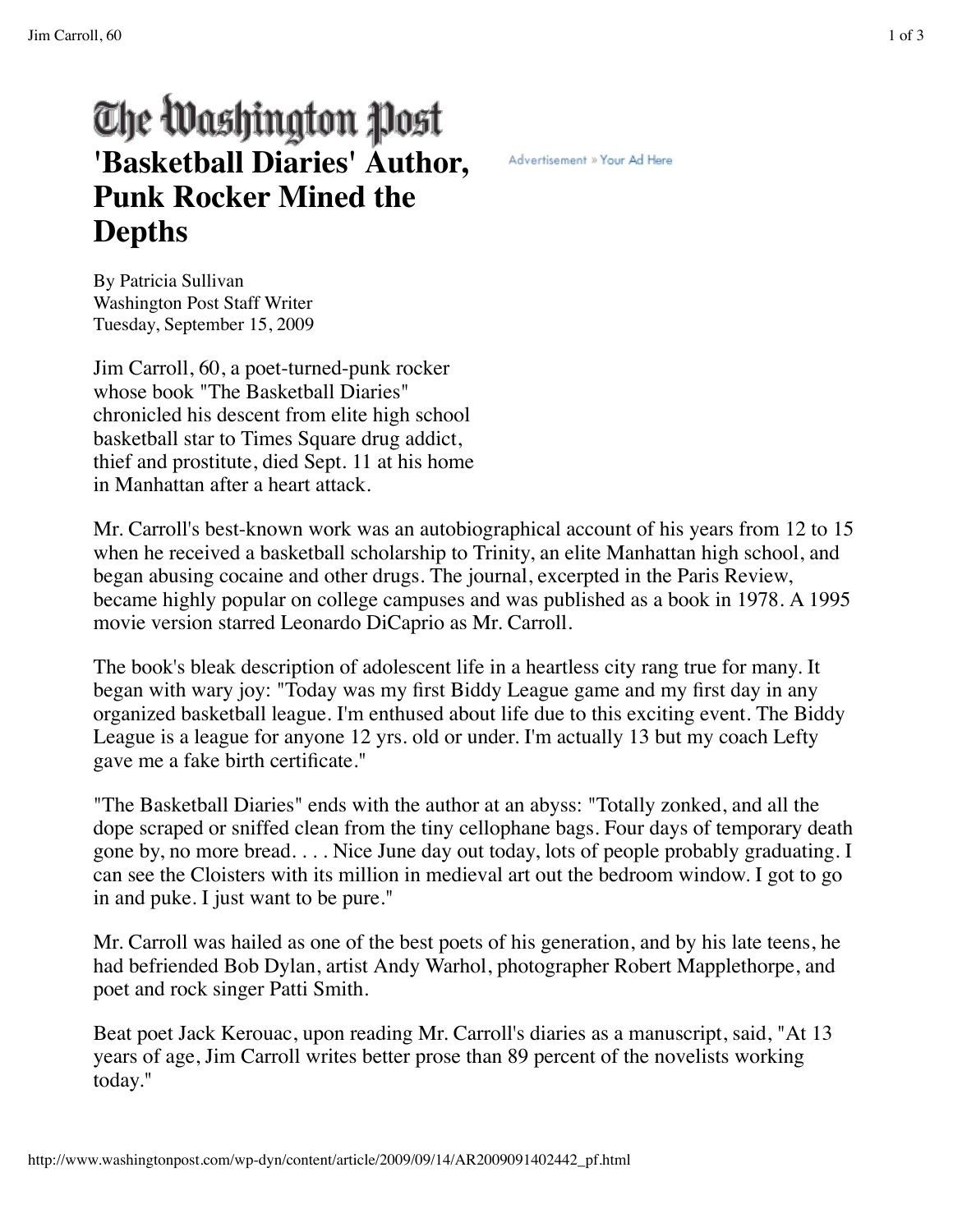James Dennis Carroll, the son and grandson of bartenders, was born in New York on Aug. 1, 1949, and began writing as a boy. His first published poetry was "Organic Trains" (1967), followed by "4 Ups and 1 Down" (1970) and "Living at the Movies" (1973).

In a successful attempt to escape his drug habit, he moved cross-country to Bolinas, Calif., an almost-hidden coastal enclave north of San Francisco. Smith, whom he had met at a poetry reading and who gave him a place to live in New York, encouraged him to perform spoken-word pieces with her band, and he enjoyed it so much that he formed his own band.

Keith Richards of the Rolling Stones got him a record deal with Atlantic, and his first release, "Catholic Boy," met with critical acclaim in 1980, although reviewers said he could hardly carry a tune.

The album's single "People Who Died," a manic, accelerating roll call of the singer's dead friends, became a punk classic.

Teddy sniffing glue, he was 12 years old

Fell from the roof on East Two-nine

Cathy was 11 when she pulled the plug

On 26 reds and a bottle of wine

Bobby got leukemia, 14 years old

He looked like 65 when he died

He was a friend of mine

Those are people who died, died

They were all my friends, and they died

Mr. Carroll worked with rockers, including Lou Reed, The Doors, Pearl Jam, Blue Oyster Cult and Boz Scaggs.

He eventually left California to return to New York.

His marriage to the former Rosemary Klemfuss, a lawyer he met in California, ended in divorce. A brother survives him.

He released other books of poetry and music albums, often appeared at spoken-word events in New York and Washington, and wrote a sequel to "The Basketball Diaries"